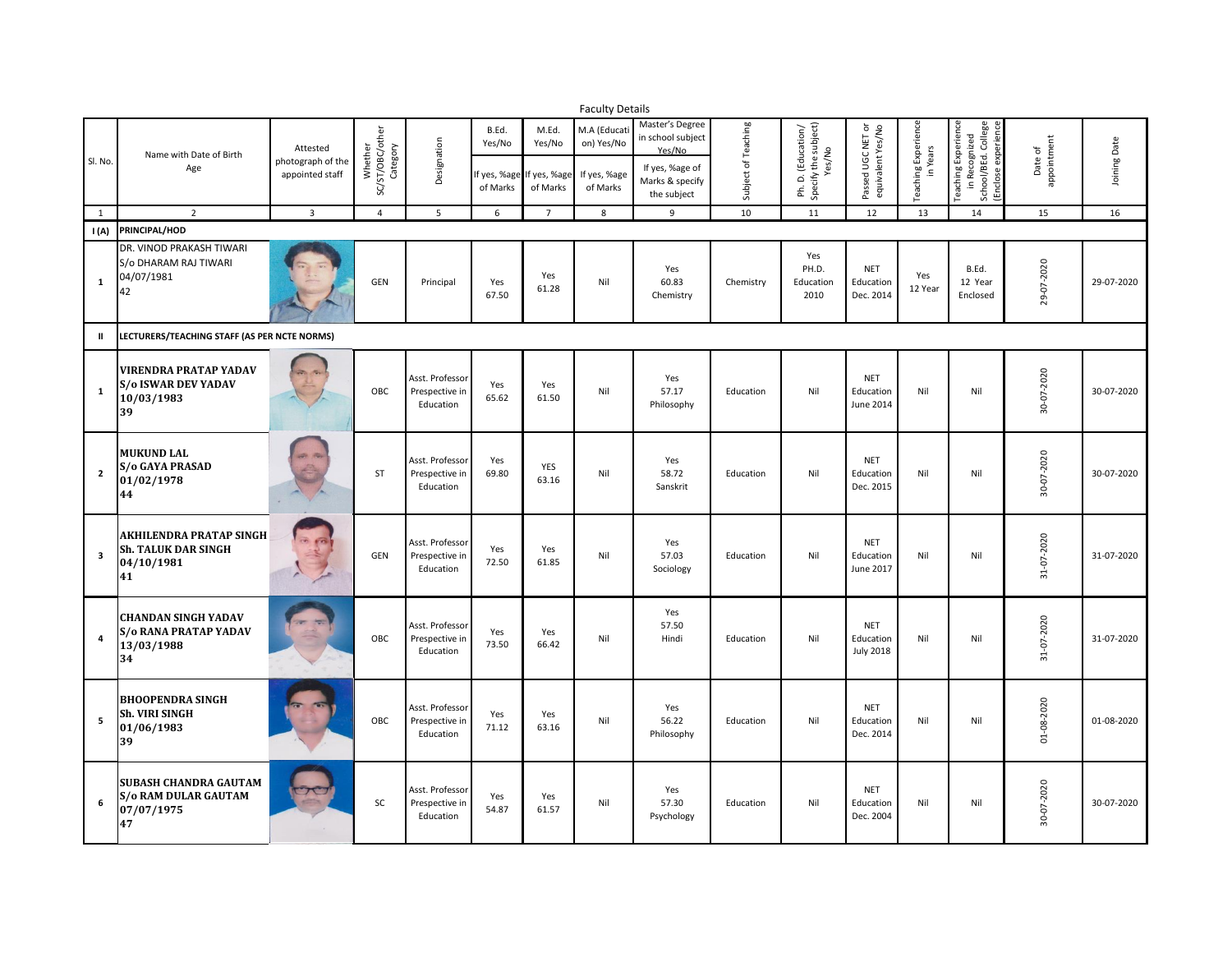| Sl. No.        | Name with Date of Birth<br>Age                                                | Attested<br>photograph of the<br>appointed staff | Whether<br>SC/ST/OBC/other<br>Category | Designation                                    | B.Ed.<br>Yes/No<br>of Marks | M.Ed.<br>Yes/No<br>f yes, %age If yes, %age<br>of Marks | M.A (Educati<br>on) Yes/No<br>If yes, %age<br>of Marks | Master's Degree<br>in school subject<br>Yes/No<br>If yes, %age of<br>Marks & specify<br>the subject | Subject of Teaching | Ph. D. (Education/<br>Specify the subject)<br>Yes/No | Passed UGC NET or<br>equivalent Yes/No | <b>Teaching Experience</b><br>in Years | Teaching Experience<br>in Recognized<br>School/BEd. College<br>Enclose experience | appointment<br>Date of | Joining Date |
|----------------|-------------------------------------------------------------------------------|--------------------------------------------------|----------------------------------------|------------------------------------------------|-----------------------------|---------------------------------------------------------|--------------------------------------------------------|-----------------------------------------------------------------------------------------------------|---------------------|------------------------------------------------------|----------------------------------------|----------------------------------------|-----------------------------------------------------------------------------------|------------------------|--------------|
| $\mathbf{1}$   | $\overline{2}$                                                                | $\overline{3}$                                   | $\overline{4}$                         | 5                                              | 6                           | $\overline{7}$                                          | 8                                                      | 9                                                                                                   | 10                  | 11                                                   | 12                                     | 13                                     | 14                                                                                | 15                     | 16           |
| $\overline{7}$ | <b>SANJAY YADAV</b><br><b>SH. RAM NAYAN YADAV</b><br>27/03/1988<br>34         |                                                  | OBC                                    | Asst. Professor<br>Prespective in<br>Education | Yes<br>70.80                | Yes<br>69.50                                            | No                                                     | Yes<br>56.50<br>Education                                                                           | Education           | Nil                                                  | <b>NET</b><br>Education<br>Dec. 2012   | Nil                                    | Nil                                                                               | 31-07-2020             | 31-07-2020   |
| 8              | <b>KHUSHAL MEHTA</b><br>S/o BRIJRAJ SINGH MEHTA<br>29/03/1993<br>29           |                                                  | OBC                                    | Asst. Professor<br>Perspective in<br>Education | Yes<br>73.33                | Yes<br>77.45                                            | Nil                                                    | Yes<br>57.10<br>Sociology                                                                           | Education           | Nil                                                  | Nil                                    | Nil                                    | Nil                                                                               | 02-07-2018             | 02-07-2018   |
| 9              | <b>BIRENDRA KUMAR YADAV</b><br>TULSI RAM<br>14/06/1983<br>39                  | $\overline{x}$ $\overline{x}$<br>等<br>SYM        | GEN                                    | Asst. Professor<br>Economics                   | Yes<br>63.40                | Yes<br>73.00                                            | Nil                                                    | Yes<br>58.30<br>Economics                                                                           | Economics           | Nil                                                  | <b>NET</b><br>Education<br>Dec. 2012   | Nil                                    | Nil                                                                               | 31-07-2020             | 31-07-2020   |
| 10             | <b>AWADHESH KUMAR YADAV</b><br><b>SH. RAM MURTI YADAV</b><br>08/01/1981<br>41 |                                                  | OBC                                    | Asst. Professor<br>English                     | Yes<br>74.60                | Yes<br>59.16                                            | No                                                     | Yes<br>61.16<br>English                                                                             | English             | Nil                                                  | <b>NET</b><br>Education<br>Dec. 2013   | Nil                                    | Nil                                                                               | 01-08-2020             | 01-08-2020   |
| 11             | <b>SANTOSH KUMAR JAISWAL</b><br>S/o PANNA LAL JAISWAL<br>13/08/1989<br>33     |                                                  | GEN                                    | Asst. Professor<br>Civics                      | Yes<br>72.60                | Yes<br>55.73                                            | Nil                                                    | Yes<br>66.80<br>Pol. Science                                                                        | Civics              | Nil                                                  | <b>NET</b><br>Education<br>Dec. 2014   | Nil                                    | Nil                                                                               | 30-07-2020             | 30-07-2020   |
| 12             | <b>ABHAY SINGH</b><br><b>S/o HARINATH SINGH</b><br>04/02/1980<br>42           |                                                  | GEN                                    | Asst. Professor<br>History                     | Yes<br>59.40                | Yes<br>55.83                                            | Nil                                                    | Yes<br>62.50<br>History                                                                             | History             | Nil                                                  | <b>NET</b><br>Education<br>Dec. 2014   | Nil                                    | Nil                                                                               | 01/08.2020             | 01/08.2020   |
| 13             | <b>DR. GEETA VERMA</b><br>D/o RAJENDRA VERMA<br>12/02/1982<br>40              |                                                  | SC                                     | Asst. Professor<br>Home Science                | Yes<br>58.87                | Yes<br>58.16                                            | Nil                                                    | Yes<br>58.10<br>Home Science                                                                        | Home Science        | Yes<br>PH.D.<br>2018<br>Education                    | Nil                                    | Nil                                    | Nil                                                                               | 30-07-2020             | 30-07-2020   |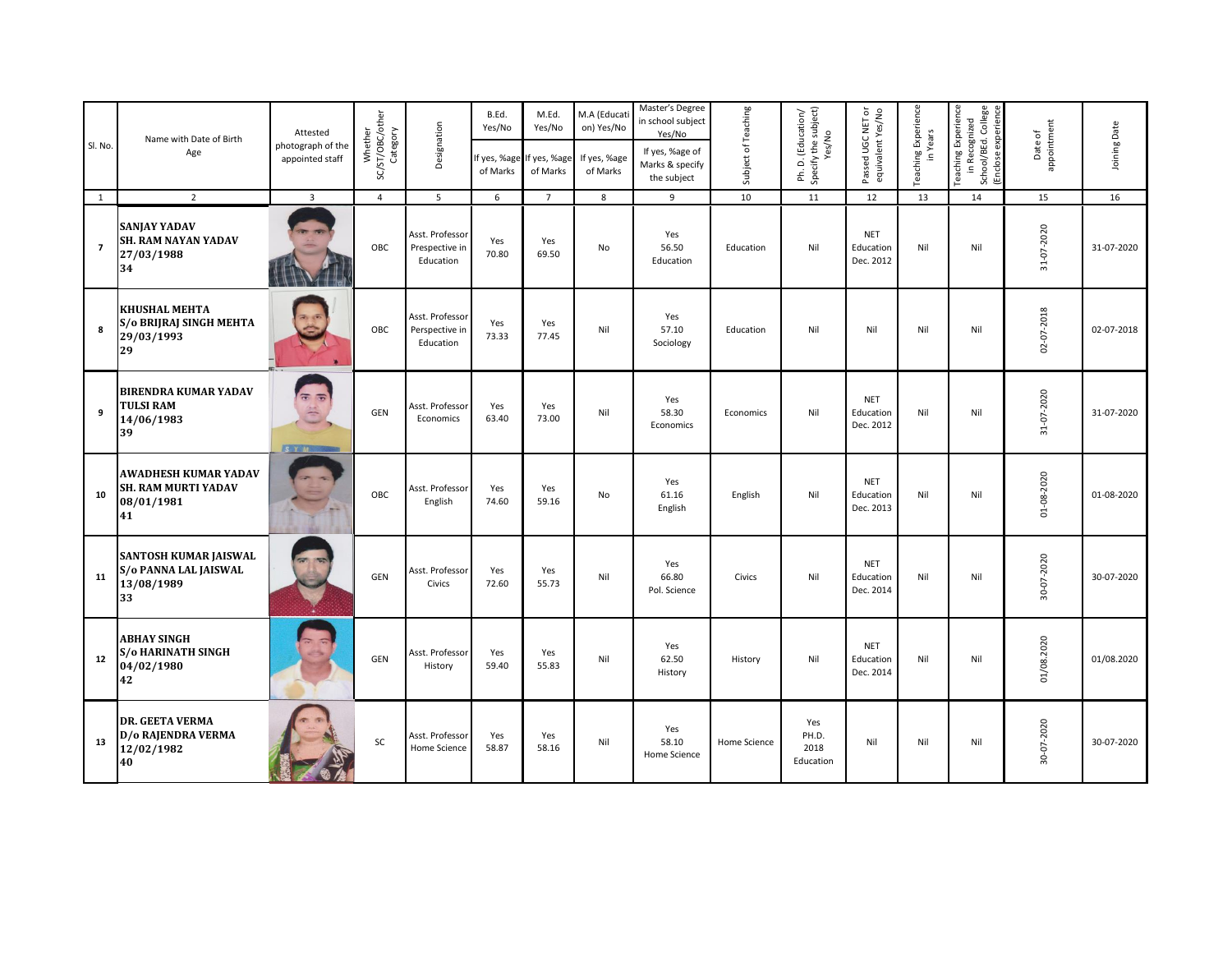| Sl. No.      | Name with Date of Birth<br>Age                                                                                 | Attested<br>photograph of the<br>appointed staff | Whether<br>SC/ST/OBC/other<br>Category | Designation                    | B.Ed.<br>Yes/No<br>of Marks | M.Ed.<br>Yes/No<br>If yes, %age If yes, %age<br>of Marks | M.A (Educati<br>on) Yes/No<br>If yes, %age<br>of Marks | Master's Degree<br>in school subject<br>Yes/No<br>If yes, %age of<br>Marks & specify<br>the subject | Subject of Teaching | Ph. D. (Education/<br>Specify the subject)<br>Yes/No | Passed UGC NET or<br>equivalent Yes/No | Teaching Experience<br>in Years | Teaching Experience<br>in Recognized<br>School/BEd. College<br>Enclose experience | Date of<br>appointment | Joining Date |
|--------------|----------------------------------------------------------------------------------------------------------------|--------------------------------------------------|----------------------------------------|--------------------------------|-----------------------------|----------------------------------------------------------|--------------------------------------------------------|-----------------------------------------------------------------------------------------------------|---------------------|------------------------------------------------------|----------------------------------------|---------------------------------|-----------------------------------------------------------------------------------|------------------------|--------------|
| <sup>1</sup> | $\overline{2}$                                                                                                 | $\overline{3}$                                   | $\overline{4}$                         | 5                              | 6                           | $\overline{7}$                                           | 8                                                      | 9                                                                                                   | 10                  | 11                                                   | 12                                     | 13                              | 14                                                                                | 15                     | 16           |
| 14           | <b>ASHUTOSH KUMAR</b><br><b>AGNIHOTRI</b><br><b>S/o KAUSHAL KISHOR</b><br><b>AGNIHOTRI</b><br>09/07/1971<br>52 |                                                  | <b>GEN</b>                             | Asst. Professor<br>Gen.Science | Yes<br>60.25                | Yes<br>62.00                                             | Nil                                                    | Yes<br>56.76<br>Botany                                                                              | Gen. Science        | Nil                                                  | <b>NET</b><br>Education<br>Nov. 2017   | Nil                             | Nil                                                                               | 31-07-2020             | 31-07-2020   |
| 15           | <b>VINAY KUMAR</b><br>S/o CHHOTE LAL<br>30/07/1989<br>33                                                       |                                                  | SC                                     | Asst. Professor<br>Physics     | Yes<br>67.40                | Yes<br>60.00                                             | Nil                                                    | Yes<br>56.25<br>Physics                                                                             | Physics             | Nil                                                  | <b>NET</b><br>Education<br>June 2014   | Nil                             | Nil                                                                               | 31-07-2020             | 31-07-2020   |
| 16           | <b>BHOOPENDRA SINGH</b><br><b>NIRANJAN</b><br><b>S/o MOTI LAL NIRANJAN</b><br>15/05/1979<br>43                 |                                                  | OBC                                    | Asst. Professo<br>Chemistry    | Yes<br>57.00                | Yes<br>63.28                                             | Nil                                                    | Yes<br>58.11<br>Chemistry                                                                           | Chemistry           | Nil                                                  | <b>NET</b><br>Education<br>June 2009   | Nil                             | Nil                                                                               | 31-07-2020             | 31-07-2020   |
| 17           | <b>SATISH BABU</b><br><b>S/o SATYA DEV SINGH</b><br>11/09/1975<br>47                                           |                                                  | GEN                                    | Asst. Professor<br>Commerce    | Yes<br>68.50                | Yes<br>62.50                                             | Nil                                                    | Yes<br>59.40<br>Commerce                                                                            | Commerce            | Nil                                                  | <b>NET</b><br>Education<br>Dec. 2012   | Nil                             | Nil                                                                               | 01-08-2020             | 01-08-2020   |
| 18           | <b>VIRENDRA KUMAR</b><br>S/o BRIJ LAL<br>10/02/1986<br>36                                                      |                                                  | OBC                                    | Asst. Professor<br>Mathematics | Yes<br>60.90                | Yes<br>64.57                                             | Nil                                                    | Yes<br>55.30<br>Mathematics                                                                         | Mathematics         | Nil                                                  | <b>NET</b><br>Education<br>June 2015   | Nil                             | Nil                                                                               | 31-07-2020             | 31-07-2020   |
| 19           | <b>RAKESH KUMAR NAYAK</b><br><b>S/o UDIT NARAYAN NAYAK</b><br>01/05/1981<br>41                                 |                                                  | GEN                                    | Asst. Professor<br>Biology     | Yes<br>72.90                | Yes<br>79.25                                             | Nil                                                    | Yes<br>59.33<br>Zoology                                                                             | Biology             | Yes<br>PH.D.<br>2015<br>Education                    | Nil                                    | Nil                             | Nil                                                                               | 30-07-2020             | 30-07-2020   |
| 20           | <b>DHARMENDRA KUMAR</b><br><b>BHARTI</b><br><b>S/o MUNNA LAL</b><br>04/03/1986<br>36                           |                                                  | GEN                                    | Asst. Professor<br>Biology     | Yes<br>66.20                | Yes<br>61.00                                             | Nil                                                    | Yes<br>60.91<br>Zoology                                                                             | Biology             | Nil                                                  | <b>NET</b><br>Education<br>Jan. 2017   | Nil                             | Nil                                                                               | 31-07-2020             | 31-07-2020   |